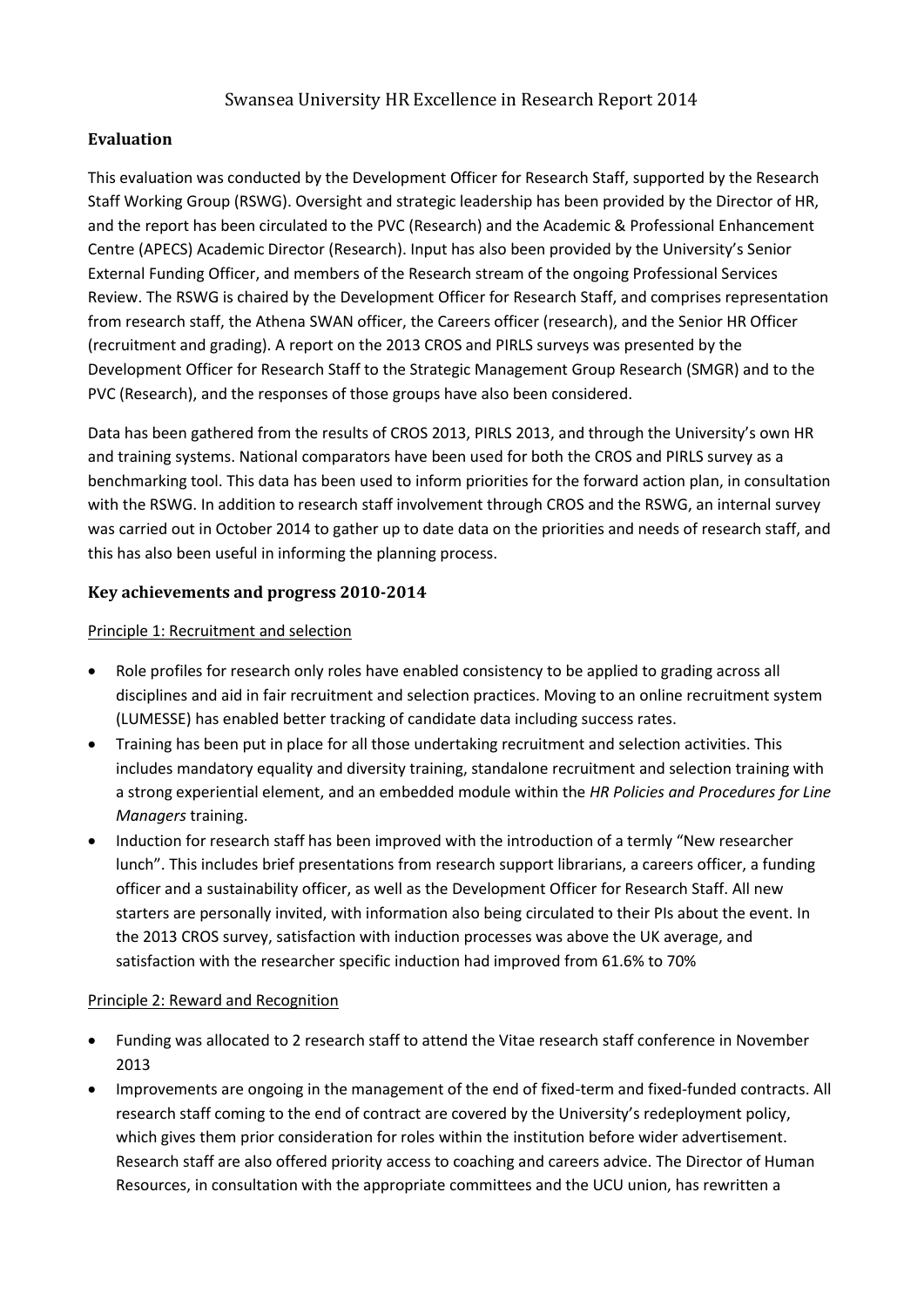University ordinance to better facilitate the transfer of staff onto open ended contracts. Fixed-term contract reduction rates are a key priority target for the HR department. A new HR IT system has recently been introduced which will enable better tracking of conversion rates.

- Improving leadership and management at all levels is a key strategic priority, and this includes PIs and research leaders. *HR Policies and Procedures for Line Managers* training runs 6 times a year and includes specific sessions for academic line managers. As well as recruitment and selection, modules include the management of fixed-term staff and coaching skills training (which is co-delivered by the Development Officer for Research Staff). All new line managers are invited to the training as part of their induction information and many existing and long serving line managers have also attended. Additionally, a suite of leadership and management development opportunities have been programmed during the last 12 months including a *Leadership in Action* programme*, Leading for Change* coaching training, and *Understanding Your People Through Culture Change,* which focussed on emotional intelligence. Participants have been selected on an invitation only basis, with priority given to senior leaders, including many PIs. A new *Principles of Management* programme, designed and delivered by the Development Officer for Research Staff, has just been introduced for those new to management, and a high proportion of places have been booked by academic line managers, including PIs. The Development Officer for Research Staff has been closely involved in the development of the management and leadership programme, and has attended a number of Leadership Foundation events, including the annual Wales conference and a Swansea University leadership consultancy day.
- The University is undergoing a significant change in the next 12 months with the opening of the new Bay Campus. To support this transition to dual campus operation, a Professional Services Review (PSR) is currently taking place, led by the PVC designate. One of the key priorities identified in phase 1 is research support. Proposals have been drawn up to place a "research hub" within each college to support all those engaged in research activities. The Development Officer for Research Staff has been consulted during this process.
- There has been significant progress in embedding the Personal Development Review across the institution. The PDR forms part of the Performance Enabling agenda, which won 2 national awards in 2012. CROS and PIRLS showed that numbers of staff receiving appraisals was higher than nationally, and that satisfaction rates with the usefulness of the process were above the national average. Satisfaction had also improved since CROS 2011, with 56.5% finding the PDR useful, compared to 49.2% in 2011. Current figures show that in Autumn 2014, 98% of eligible staff have had a PDR. Staff input into the Performance Enabling agenda is gathered through a regular members forum. A number of research staff volunteer to participate in this forum to ensure that the researcher voice is represented.
- A section of the Researcher development website is dedicated to PIs. PIs of new research staff are contacted within a month of new appointments to make them aware of the support available to them.

### Principle 3 and 4: Support and Career Development

#### *Principle 3*

 A number of strong partnerships have been formed since 2013, with departments and services that can provide positive input into the development of research staff. For example, in 2013, a partnership was formed with the Institute for Entrepreneurial Leadership (IfEL) within the university, to provide a number of training and development opportunities to research staff. These included a 3 day bespoke programme entitled "Enterprising Researchers". A strong partnership with Swansea University Librarians has enabled research staff to take up a range of training opportunities, particularly in the areas of open access publishing, online portfolio management and networking, social media, and research databases. In 2013, the postgraduate skills training programme was opened up to all research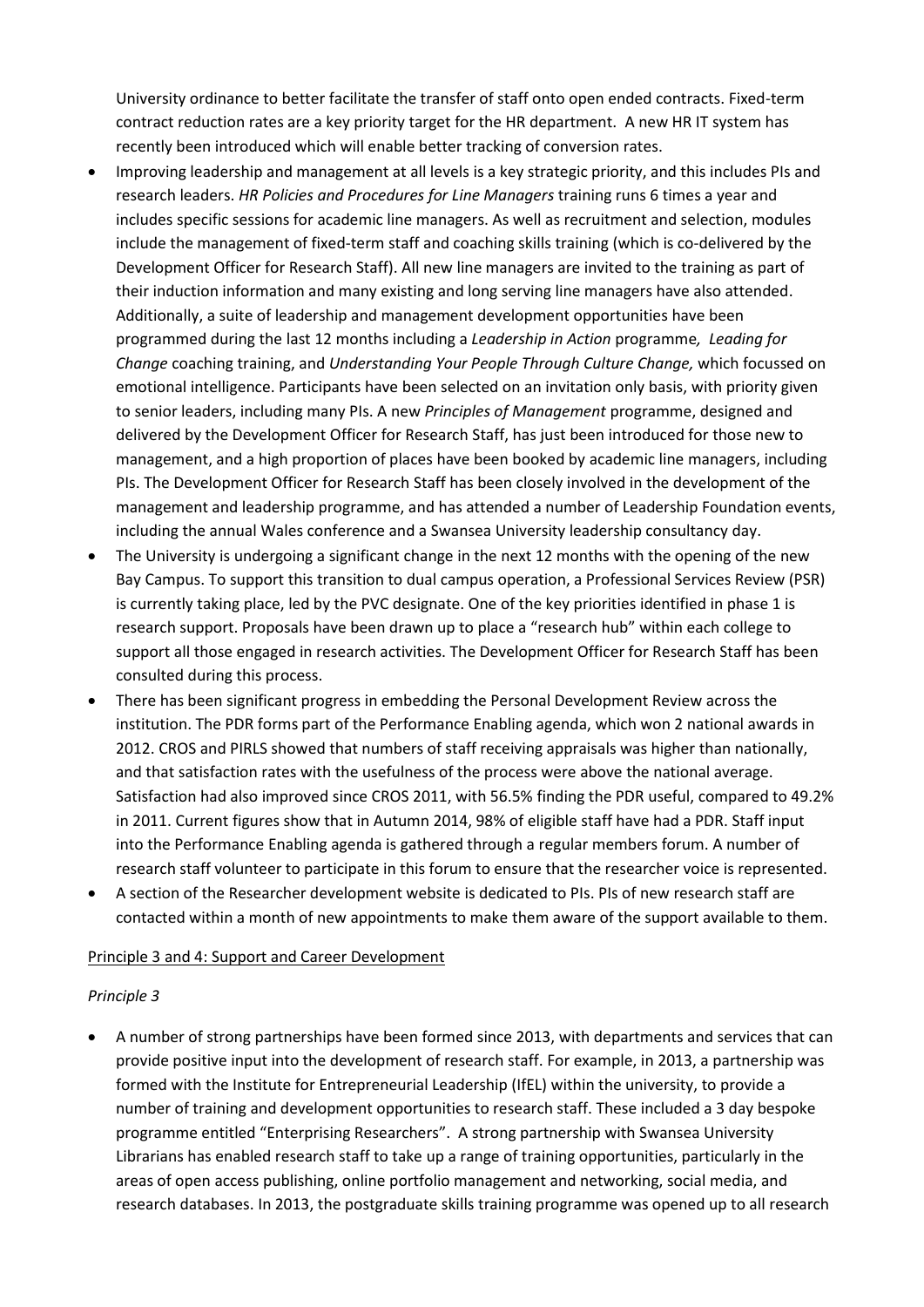staff, in addition to staff only sessions. Librarians attend new research staff inductions to highlight the support available, and also took part in the recent career development day for fixed-term research staff. Since 2013, the sustainability team have provided information sessions; both stand alone and within new research staff inductions to highlight sustainability principles and the support and resources available to researchers. The careers service has also been participating in the new research staff inductions. The new researcher development webpages signpost the availability of 1-2-1 careers support and advice, and a number of careers themed seminars for research staff have been carried out. Uptake of careers services by research staff has increased substantially over the past 2 years. Careers officers took part in the recent career development day for fixed-term research staff and the careers officer (research) participates in the RSWG. Funding officers from the Department of Research and Innovation have also been participating in research staff induction. Recently, the Development Officer for Research Staff has begun participating in the induction sessions run by DRI for all new academic, project, and research staff. This has provided an opportunity to highlight the support available, especially to new PIs, who make up the bulk of the audience. The Development Officer for Research Staff has also worked closely with the new Impact Acceleration Officer on a number of projects, including the provisions of business engagement, networking, and media training within the 2014/15 research staff programme.

 Swansea University became a EURAXESS Local Contact point in 2013, EURAXESS information is circulated to new international researchers, and displayed in APECS.

### *Principle 4*

- Coaching is available to all research staff on a one-to-one basis with the Development Officer for Research Staff. The Swansea University Research Forum (SURF) also runs a popular annual research coaching scheme, where research staff are able both to become coaches, and to be coached. Mentors are identified at the recruitment stage for all new staff.
- A broad range of training and development activities, led both by external consultants and internal specialists is available to research staff. Courses are aligned to the Researcher Development Framework.
- The 2013 CROS survey showed that the large majority of research staff felt encouraged to engage in personal and career development (82.1% compared to 73.6% nationally)
- In 2013, the *Post Graduate Certificate of Teaching in Higher Education* (PGCtHE) programme leading to Associate Fellowship of the HEA, was opened up to research staff who have an eligible teaching load. 3 research staff are currently undertaking the programme.

#### Principle 5: Researchers' Responsibilities

- Researchers are encouraged to engage with coaching and careers advice.
- Research staff engagement with the CROS survey in 2013 was significantly increased compared to the 2011 survey, and well above the national average (37.6% compared to 26.1% nationally).
- There is still a significant expectation gap between those who aspire to obtain a permanent academic post/career and those who are likely to do so. The Development Officer for Research Staff is working closely with careers services to provide information about alternative careers. At the same time, development opportunities are provided for those who wish to explore the academic career path.

#### Principle 6: Equality and Diversity

• The Development Officer for Research Staff works closely with Athena SWAN – sitting on both the Athena SWAN University self-assessment team and Athena SWAN career development working group.